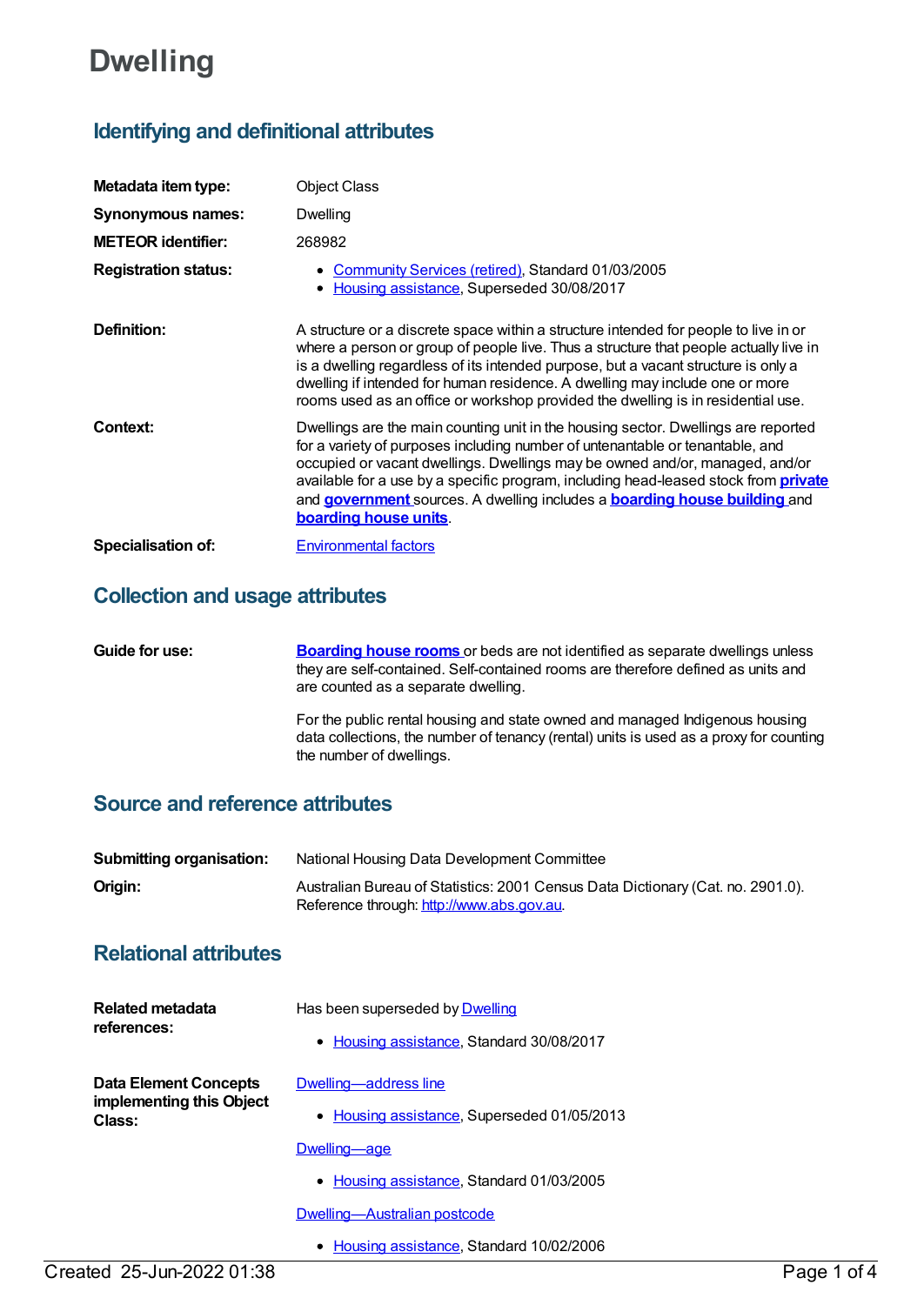[Dwelling—Australian](https://meteor.aihw.gov.au/content/302042) state/territory identifier

• Housing [assistance](https://meteor.aihw.gov.au/RegistrationAuthority/11), Superseded 30/08/2017

[Dwelling—boarding](https://meteor.aihw.gov.au/content/464178) house unit indicator

• Housing [assistance](https://meteor.aihw.gov.au/RegistrationAuthority/11), Standard 01/05/2013

[Dwelling—construction](https://meteor.aihw.gov.au/content/269693) completion date

• Housing [assistance](https://meteor.aihw.gov.au/RegistrationAuthority/11), Retired 01/05/2013

[Dwelling—construction](https://meteor.aihw.gov.au/content/269685) cost

• Housing [assistance](https://meteor.aihw.gov.au/RegistrationAuthority/11), Retired 10/02/2006

[Dwelling—date](https://meteor.aihw.gov.au/content/269689) occupied

• Housing [assistance](https://meteor.aihw.gov.au/RegistrationAuthority/11), Superseded 10/02/2006

[Dwelling—date](https://meteor.aihw.gov.au/content/302842) occupied

• Housing [assistance](https://meteor.aihw.gov.au/RegistrationAuthority/11), Superseded 30/08/2017

[Dwelling—date](https://meteor.aihw.gov.au/content/269691) vacated

- Housing [assistance](https://meteor.aihw.gov.au/RegistrationAuthority/11), Superseded 10/02/2006 [Dwelling—date](https://meteor.aihw.gov.au/content/302849) vacated
	- Housing [assistance](https://meteor.aihw.gov.au/RegistrationAuthority/11), Superseded 30/08/2017

[Dwelling—dwelling](https://meteor.aihw.gov.au/content/269746) identifier

• Housing [assistance](https://meteor.aihw.gov.au/RegistrationAuthority/11), Superseded 10/02/2006

[Dwelling—dwelling](https://meteor.aihw.gov.au/content/302653) identifier

• Housing [assistance](https://meteor.aihw.gov.au/RegistrationAuthority/11), Superseded 30/08/2017

[Dwelling—geographic](https://meteor.aihw.gov.au/content/269724) location

• Housing [assistance](https://meteor.aihw.gov.au/RegistrationAuthority/11), Retired 10/02/2006

[Dwelling—geographic](https://meteor.aihw.gov.au/content/491573) remoteness

• Housing [assistance](https://meteor.aihw.gov.au/RegistrationAuthority/11), Superseded 30/08/2017

[Dwelling—habitability](https://meteor.aihw.gov.au/content/269581) status

• Housing [assistance](https://meteor.aihw.gov.au/RegistrationAuthority/11), Retired 10/02/2006

[Dwelling—housing](https://meteor.aihw.gov.au/content/459029) program type

• Housing [assistance](https://meteor.aihw.gov.au/RegistrationAuthority/11), Superseded 30/08/2017

[Dwelling—major](https://meteor.aihw.gov.au/content/459051) redevelopment indicator

• Housing [assistance](https://meteor.aihw.gov.au/RegistrationAuthority/11), Superseded 30/08/2017

[Dwelling—market](https://meteor.aihw.gov.au/content/269661) rent value

• Housing [assistance](https://meteor.aihw.gov.au/RegistrationAuthority/11), Standard 01/03/2005

[Dwelling—modification](https://meteor.aihw.gov.au/content/269583) requirement status

• Housing [assistance](https://meteor.aihw.gov.au/RegistrationAuthority/11), Retired 10/02/2006

[Dwelling—modification](https://meteor.aihw.gov.au/content/269582) status

• Housing [assistance](https://meteor.aihw.gov.au/RegistrationAuthority/11), Retired 10/02/2006

[Dwelling—National](https://meteor.aihw.gov.au/content/461629) Partnership Agreement on Remote Indigenous Housing (NPARIH) funding indicator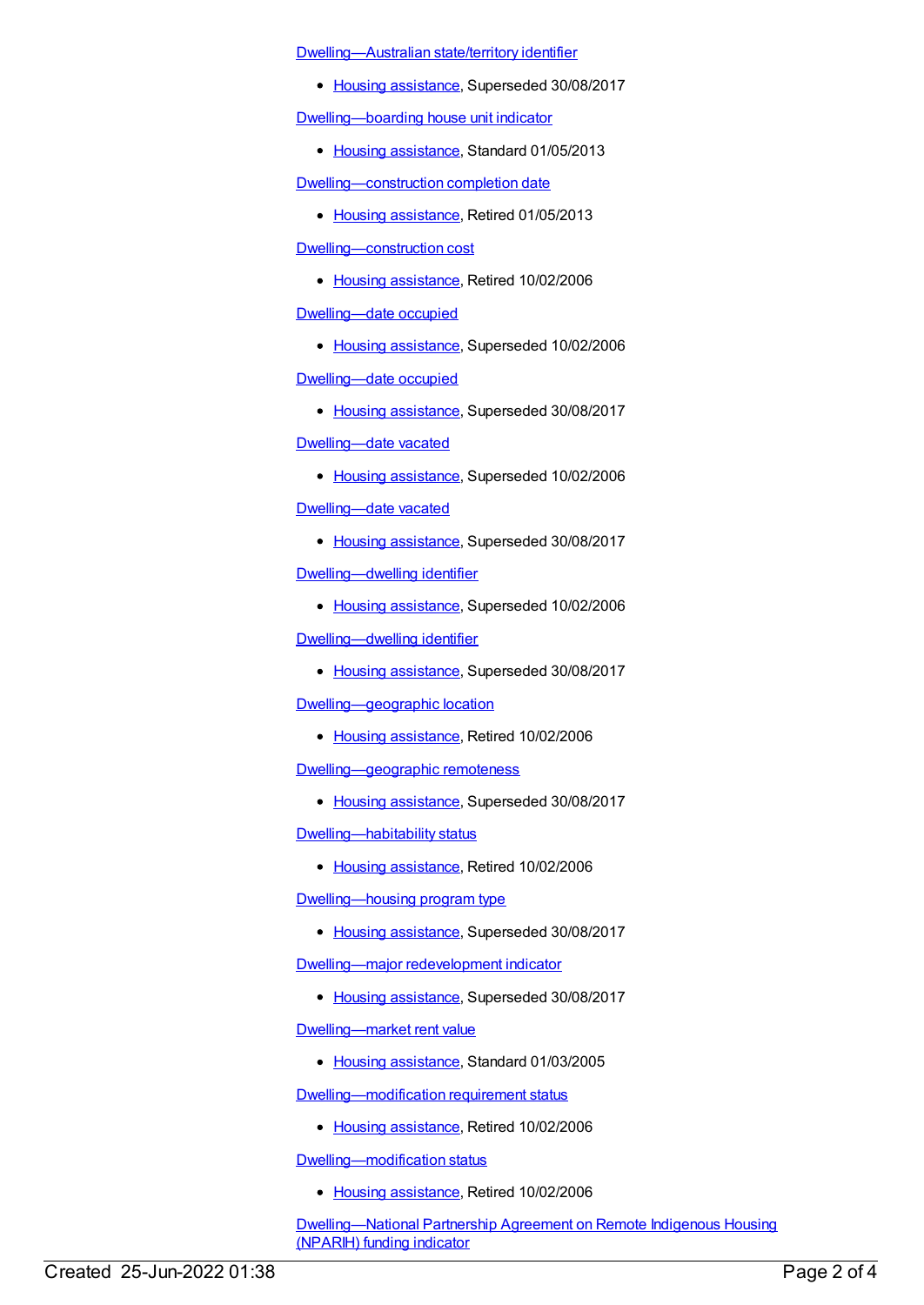• Housing [assistance](https://meteor.aihw.gov.au/RegistrationAuthority/11), Retired 01/05/2013

[Dwelling—normal](https://meteor.aihw.gov.au/content/461026) vacancy indicator

• Housing [assistance](https://meteor.aihw.gov.au/RegistrationAuthority/11), Superseded 01/05/2013

[Dwelling—number](https://meteor.aihw.gov.au/content/269664) of bedrooms

• Housing [assistance](https://meteor.aihw.gov.au/RegistrationAuthority/11), Superseded 10/02/2006

[Dwelling—number](https://meteor.aihw.gov.au/content/302510) of bedrooms

• Housing [assistance](https://meteor.aihw.gov.au/RegistrationAuthority/11), Standard 10/02/2006

[Dwelling—number](https://meteor.aihw.gov.au/content/489864) of bedrooms

- [Community](https://meteor.aihw.gov.au/RegistrationAuthority/1) Services (retired), Standard 19/09/2013
- Housing [assistance](https://meteor.aihw.gov.au/RegistrationAuthority/11), Superseded 30/08/2017

### [Dwelling—number](https://meteor.aihw.gov.au/content/459067) of days vacant

• Housing [assistance](https://meteor.aihw.gov.au/RegistrationAuthority/11), Superseded 30/08/2017

#### [Dwelling—number](https://meteor.aihw.gov.au/content/463935) of households

• Housing [assistance](https://meteor.aihw.gov.au/RegistrationAuthority/11), Superseded 30/08/2017

### [Dwelling—number](https://meteor.aihw.gov.au/content/443862) of occupants

- [Community](https://meteor.aihw.gov.au/RegistrationAuthority/1) Services (retired), Standard 19/09/2013
- Housing [assistance](https://meteor.aihw.gov.au/RegistrationAuthority/11), Superseded 30/08/2017

#### [Dwelling—number](https://meteor.aihw.gov.au/content/462662) of tenancies

• Housing [assistance](https://meteor.aihw.gov.au/RegistrationAuthority/11), Superseded 30/08/2017

[Dwelling—number](https://meteor.aihw.gov.au/content/444071) of tenancies at full capacity

• Housing [assistance](https://meteor.aihw.gov.au/RegistrationAuthority/11), Superseded 30/08/2017

[Dwelling—number](https://meteor.aihw.gov.au/content/269783) of tenancy agreements

• Housing [assistance](https://meteor.aihw.gov.au/RegistrationAuthority/11), Retired 01/05/2013

[Dwelling—number](https://meteor.aihw.gov.au/content/462636) of tenantable vacancies

• Housing [assistance](https://meteor.aihw.gov.au/RegistrationAuthority/11), Superseded 30/08/2017

[Dwelling—number](https://meteor.aihw.gov.au/content/444186) of untenantable vacancies

• Housing [assistance](https://meteor.aihw.gov.au/RegistrationAuthority/11), Superseded 30/08/2017

Dwelling-occupancy status

• Housing [assistance](https://meteor.aihw.gov.au/RegistrationAuthority/11), Superseded 10/02/2006

[Dwelling—occupancy](https://meteor.aihw.gov.au/content/302860) status

• Housing [assistance](https://meteor.aihw.gov.au/RegistrationAuthority/11), Superseded 30/08/2017

Dwelling-permanency status

• Housing [assistance](https://meteor.aihw.gov.au/RegistrationAuthority/11), Superseded 30/08/2017

[Dwelling—purchase](https://meteor.aihw.gov.au/content/269694) completion date

• Housing [assistance](https://meteor.aihw.gov.au/RegistrationAuthority/11), Retired 01/05/2013

[Dwelling—purchase](https://meteor.aihw.gov.au/content/269668) cost

• Housing [assistance](https://meteor.aihw.gov.au/RegistrationAuthority/11), Retired 10/02/2006

[Dwelling—structure](https://meteor.aihw.gov.au/content/269588) type